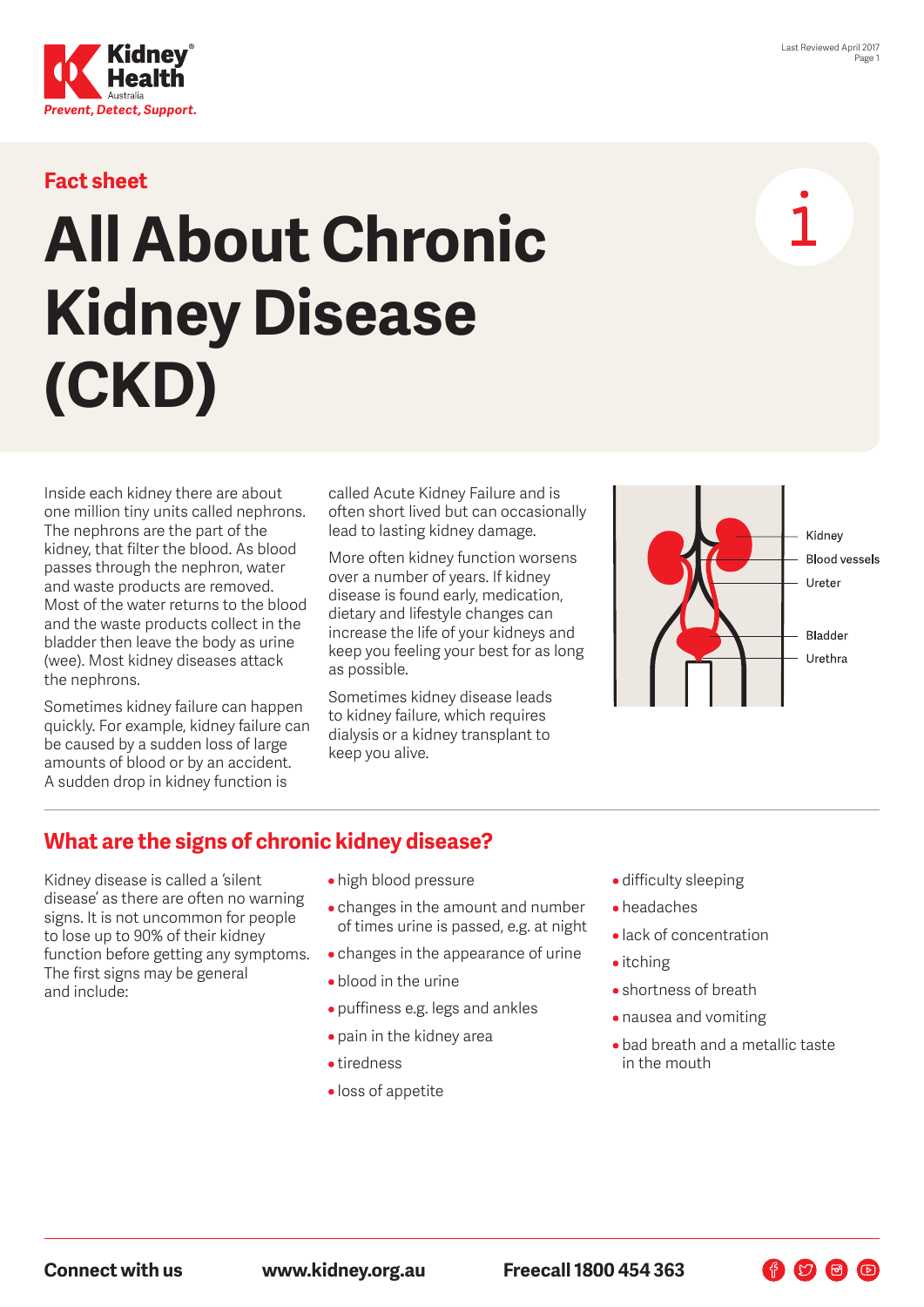

# **How is chronic kidney disease diagnosed?**

If kidney disease is suspected, you will have some kidney function tests to measure how well your kidneys are working and help plan your treatment. This includes:

- Tests for albumin (a type of protein) and/or blood in your urine.
- A blood test to find out the level of waste products in the blood and calculate your glomerular filtration rate (GFR — see below).
- A blood pressure test. Kidney disease causes high blood pressure, which can damage the small blood vessels in the kidneys. High blood pressure can also cause kidney disease.
- An ultrasound or Computed Tomography scan (CT scan) to take a picture of your kidneys and urinary tract. These tests show the size of your kidneys, locate kidney stones or tumours and find any problems in the structure of your kidneys and urinary tract.

You may also visit a kidney specialist (called a nephrologist) to help manage your care and decide if a kidney biopsy is needed. During a kidney biopsy a small piece of kidney tissue is removed and looked at under a microscope to find out the type of kidney disease and check if your kidneys are damaged.

# **What do kidney test results mean?**

The following blood and urine tests are often performed to assess kidney function.

**Glomerular filtration rate** (GFR) is the best measure of your kidney function and helps decide the stage of kidney disease. It shows how well your kidneys are cleaning your blood. Your GFR is usually estimated (known as your eGFR) from the results of your creatinine blood test. eGFR is reported in millilitres per minute per 1.73m<sup>2</sup>(mL/ min/1.73m<sup>2</sup>).

Your eGFR can also be used to work out your percent of kidney function. This is an estimate of the level that each kidney is working. A GFR of 100 mL/min/1.73 $m<sup>2</sup>$  is in the normal range so it is useful to say that 100  $mL/min/1.73m<sup>2</sup>$  is about equal to '100% kidney function'. A GFR of 50 mL/min/1.73m<sup>2</sup> could be called '50% kidney function' and a GFR of 30 mL/min/1.73m2 could be called '30% kidney function'.

See the *eGFR* fact sheet for more information.

If you have **albuminuria**, your kidneys are damaged so albumin, a kind of protein, leaks into your urine. Albuminuria is often an early warning of kidney disease. Albuminuria can be detected by a special urine test called a albumin:creatinine ratio (ACR). An ACR is performed on a single sample of your urine.

See the *Albuminuria* fact sheet for more information.

**Haematuria** occurs when red blood cells leak into your urine. It can turn your urine a red or dark cola colour. Sometimes the blood in the urine can not be seen with your eyes, but it may be detected using a special urine test. This is called microscopic haematuria. Blood in your urine is a common sign of urinary tract infections but can also be the first sign of a problem with your kidneys or bladder.

**Creatinine** is a waste product made by your muscles. It is usually removed from your blood by your kidneys and passed out in your urine. When your kidneys are not working well, creatinine stays in your blood. A blood test helps to work out how quickly your kidneys remove or 'clear' creatinine from the blood. Creatinine levels vary with age, gender and body weight so it is not always an accurate way of measuring your kidney function.

**Urea** is a waste product made by your body as it uses protein from the food you eat. If you have lost some kidney function, your kidneys may not be able to remove all the urea from your blood.

**Potassium** is a mineral found in many foods. If your kidneys are healthy, they remove extra potassium from the blood. If your kidneys are damaged, the potassium level can rise and affect your heart. A low or high potassium level can cause an irregular heartbeat.

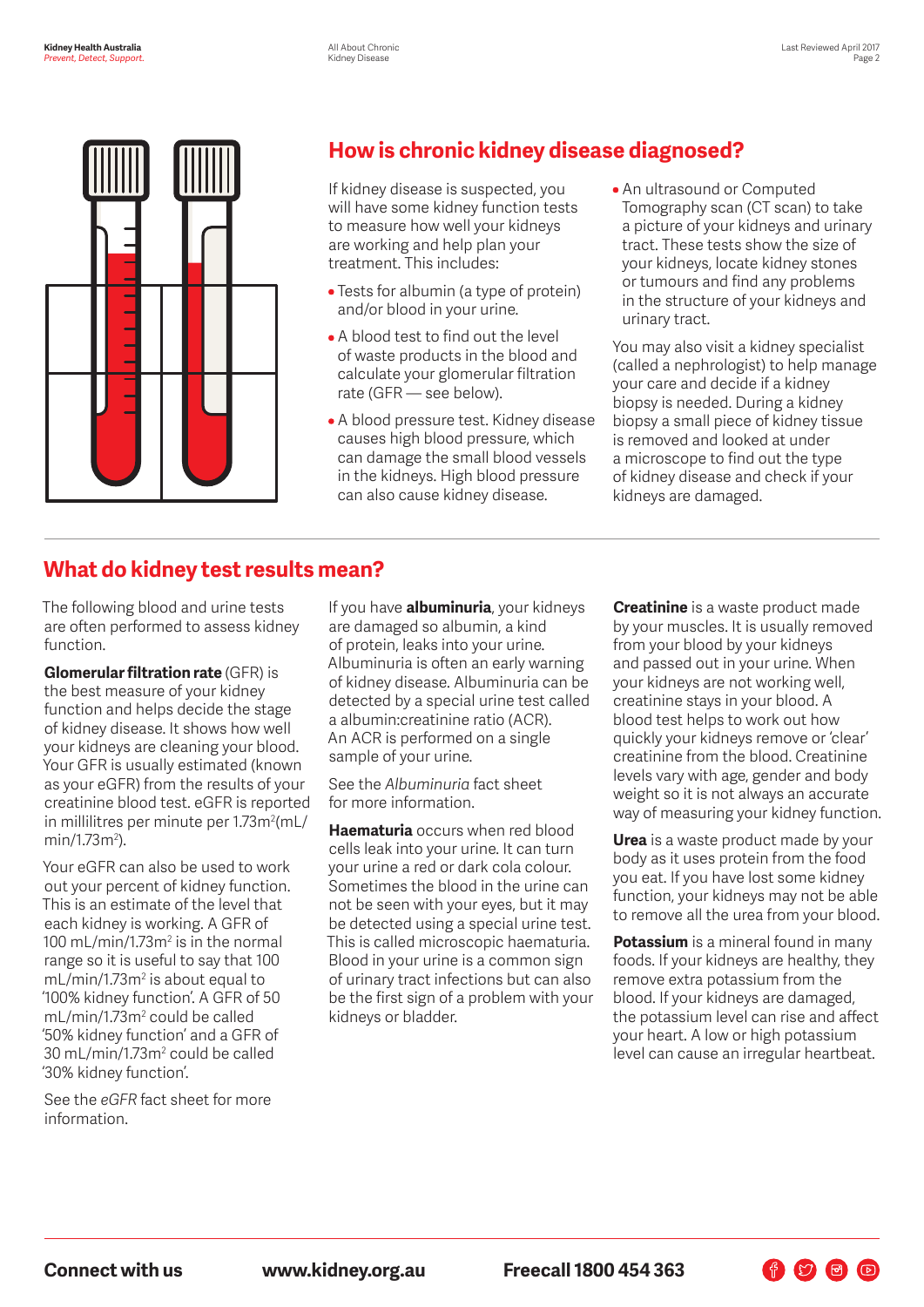# **What is the definition of chronic kidney disease?**

**To be diagnosed with chronic kidney disease you must have a eGFR less than 60 mL/min/1.73m2 for more than three months.**

Kidney damage can be any of the following:

- albuminuria
- haematuria

*or*

**Evidence of kidney damage for more than three months, regardless of your eGFR.**

- pathological abnormalities (such as an abnormal kidney biopsy result)
- structural abnormalities (such as an abnormal kidney ultrasound result)

# **Stages of chronic kidney disease**

Kidney function can be classified into stages depending on your eGFR.

| Stage 1  | A normal eGFR greater than or equal to 90 mL/min/1.73m <sup>2</sup>                                                                                           |
|----------|---------------------------------------------------------------------------------------------------------------------------------------------------------------|
| Stage 2  | Slightly decreased eGFR between 60–89 mL/min/1.73m <sup>2</sup>                                                                                               |
|          | If your kidney function is at stage 1 or 2, you only have CKD if you have albuminuria, haematuria,<br>a pathological abnormality or a structural abnormality. |
| Stage 3a | Mild-moderate decrease in eGFR between 45-59 mL/min/1.73m <sup>2</sup>                                                                                        |
| Stage 3b | Moderate-severe decrease in eGFR between 30–44 mL/min/1.73m <sup>2</sup>                                                                                      |
| Stage 4  | Severe decrease in eGFR between 15–29 mL/min/1.73m <sup>2</sup>                                                                                               |
| Stage 5  | Kidney failure as eGFR decreases to less than 15 mL/min/1.73m <sup>2</sup> or dialysis is started                                                             |

#### **Description of kidney disease**

Please note that the following descriptions are a general guide only, and may not apply to everyone. Some people reach end stage kidney disease (Stage 5) without experiencing any symptoms, while some people may start to feel unwell in the early stages of kidney disease. Many factors affect the progress of kidney disease and these are not completely understood.

#### **Early stages (stages 1–2)**

Some people have no symptoms of chronic kidney disease; however there is more risk of dehydration and a higher sensitivity to medications. It is very important to talk to your doctor before starting any new medications including over the counter and 'natural' or herbal medications. The risk of heart (cardiovascular) disease also starts to increase. Treatment includes maintaining a healthy blood pressure and making healthy lifestyle choices to delay or prevent progress to the next stage.

#### **Middle stages (stages 3–4)**

Discovering kidney disease during this stage is more common as the level of waste (urea and creatinine) in your blood rises. You may begin to feel unwell and notice changes in the number of times you pass urine. As kidney function slows down, blood pressure rises. Early signs of bone disease and anaemia may appear.

Treatment can slow the progress of kidney disease and reduce the likelihood of further complications.

#### **Later stages / end stage kidney disease (stage 5)**

Changes may occur in the amount of urine passed. High blood pressure is almost always present. The amount of protein in the urine increases, as do the levels of creatinine and potassium in the blood. You are more likely to feel unwell, and you may also experience other complications of kidney disease, such as low haemoglobin (anaemia).

Even with the best treatment, kidney disease sometimes leads to stage 5 (or end-stage kidney disease), which requires dialysis or a kidney transplant to stay alive.

**Connect with us www.kidney.org.au Freecall 1800 454 363**